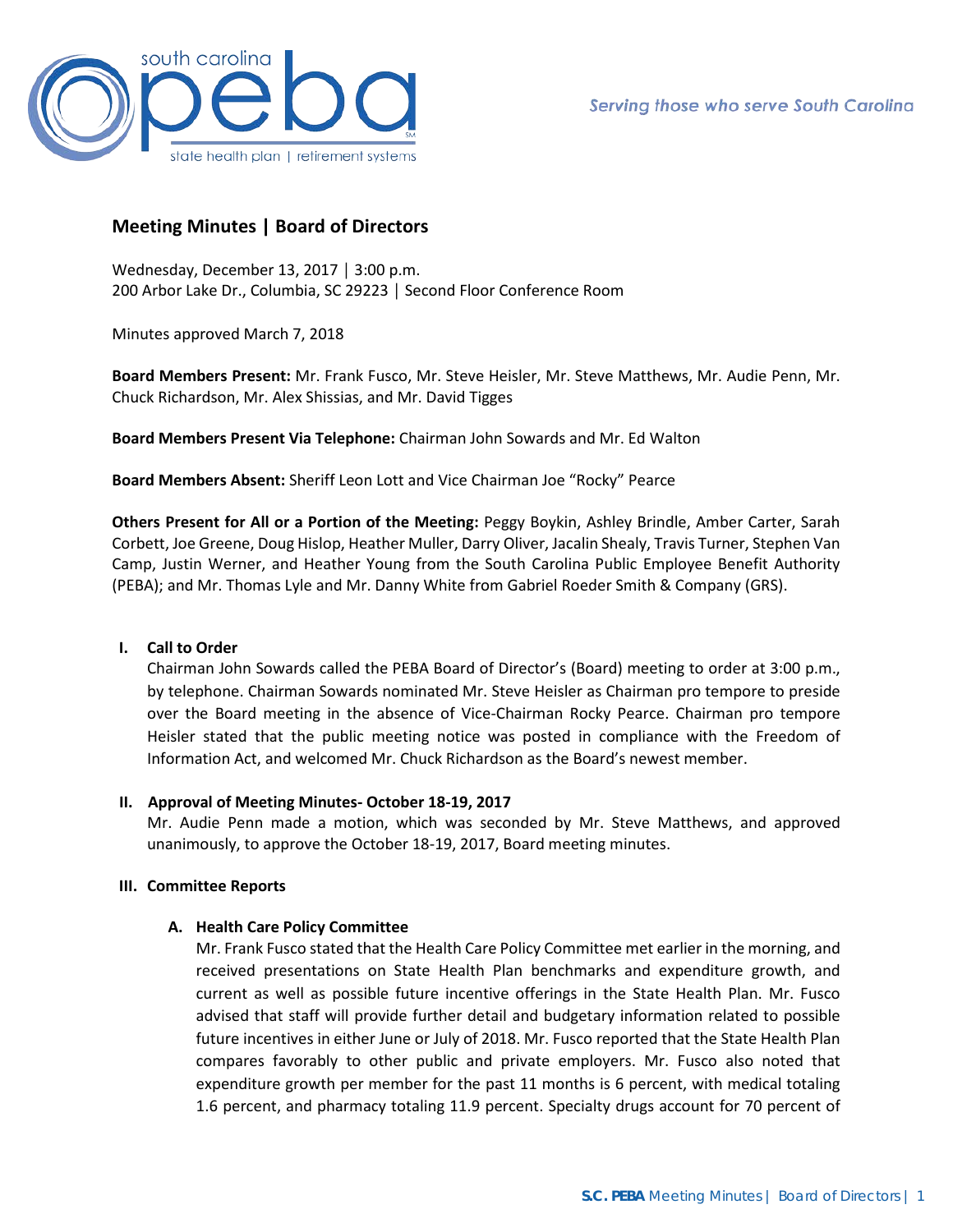the increase in medical expenses for 2017, so they will continue to be closely monitored, and require prior-authorization.

#### **B. Retirement Policy Committee**

Chairman pro tempore Heisler advised that the Retirement Policy Committee met earlier in the day, and received a performance update from Mr. Geoff Berg, Chief Investment Officer, from the South Carolina Retirement System Investment Commission (RSIC). Chairman pro tempore Heisler also reported that Segal Marco Advisors presented the SC Deferred Compensation Program (SCDCP) and the Optional Retirement Plan (ORP) quarterly reports, as of September 30, 2017, and Empower Retirement presented the SCDCP Plan Summary Report for the third quarter ending September 30, 2017.

Chairman pro tempore Heisler introduced Mr. Danny White, Senior Consultant, and Mr. Thomas Lyle, from Gabriel Roeder Smith & Company (GRS), to present the 2017 Retirement Systems Actuarial Valuations to the Board for approval.

Mr. White stated that the Retirement System Funding and Administration Act of 2017, enacted in April of 2017, amended contribution rate provisions for the South Carolina Retirement System (SCRS), and the Police Officers Retirement System (PORS). Effective July 1, 2017, employee contribution rates are capped at 9.00 percent for SCRS, and 9.75 percent for PORS, and employer contribution rates will gradually increase to 18.56 percent for SCRS and 21.24 percent for PORS by fiscal year 2023. Mr. White advised that the assumed rate of return is set by state statute, and decreased from 7.50 percent to 7.25 percent. It was also pointed out that the maximum permissible funding period will be decreased from 30 years in 2017 to 20 years in 2027.

Mr. White discussed the summary results of the 2017 valuation for SCRS and PORS, and pointed out that the funding ratio for SCRS decreased from 60 percent in 2016 to 56 percent in 2017. Similarly, the funding ratio for PORS decreased from 66 percent in 2016 to 63 percent in 2017, with both reductions primarily due to the decrease in the assumed rate of return.

Mr. White also provided the Valuation results for the Judges and Solicitors Retirement System (JSRS); the General Assembly Retirement System (GARS); the South Carolina National Guard Retirement (SCNG) System; and the expected increase in contributions necessary for each system.

Mr. Steve Matthews made a motion, which was seconded by Mr. Chuck Richardson, and passed unanimously, that the Board receives as information the actuarial valuations of SCRS, PORS, JSRS, GARS, and SCNG as of July 1, 2017; and, based upon those valuations, increase the employer contribution rate for JSRS to 52.49 percent; increase the employer contribution for GARS to \$5.804 million; and increase the employer contribution for SCNG to \$5.290 million, all effective July 1, 2018.

Chairman pro tempore Heisler stated that the next meeting for the Retirement Policy Committee will be on March 7, 2018.